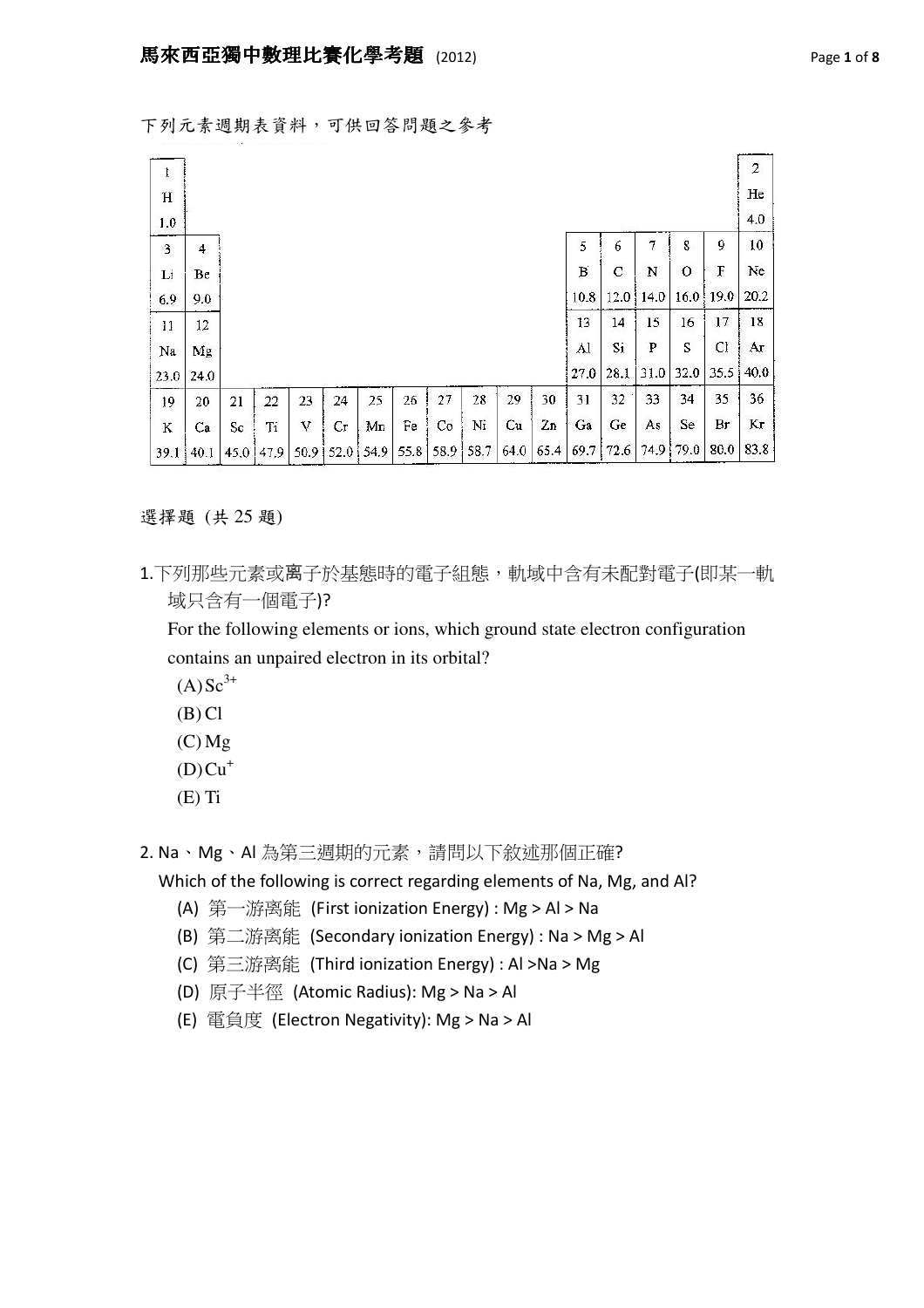3. 若 P、Q<sup>+</sup>、R<sup>2+</sup>与 S 其電子組態分別為:

 ${\sf P}: \sf{1s^22s^22p^63s^2} \cdot Q^*: \sf{1s^22s^22p^63s^1} \cdot R^{2*}: \sf{1s^22s^22p^6} \cdot S: \sf{1s^22s^22p^6} \cdot \sf{N} \rightarrow \sf{N} \times \sf{N}$ 述何者正確?

If the electron configurations of P,  $Q^+$ ,  $R^{2+}$  and S are as follow:

 $P: 1s^22s^22p^63s^2 \cdot Q^*: 1s^22s^22p^63s^1 \cdot R^{2+}: 1s^22s^22p^6 \cdot S: 1s^22s^22p^6$ 

Which of the following statements is correct?

- (A) P、Q、R 是同一元素 P, Q, and R refer to the same element
- (B) R 与 S 是同族元素 R and S are in the same Group
- (C) Q 变成 P 是吸熱反應 Q changes to P is an endothermic reaction
- (D) S 是氖原子 S is helium atom
- (E) P 的穩定離子態為+1 The stable ionic state for P is +1

4. CO<sub>2</sub> 分子形狀為直線型, NH<sub>3</sub> 分子形狀為三角錐形, 如果依照路易斯電子點式 排列, 在這兩分子內, CO<sub>2</sub> 分子中的共價鍵數目與 NH3 的未鍵結電子對(孤電子 對)數目分別為若干?

The molecular shape of  $CO<sub>2</sub>$  is linear and NH<sub>3</sub> is pyramid. Based on their Lewis structure, what is the respective number of covalent bonds in  $CO<sub>2</sub>$  and of lone pair electron in NH<sub>3</sub>?

 $(A) 2 \cdot 3$   $(B) 2 \cdot 3$   $(C) 4 \cdot 1$   $(D) 4 \cdot 3$   $(E) 2 \cdot 1$ 

5. 下列是4個量子(n, l,,m/與 s)之組合,那一組合是違反包利不相容原理? Which set of the 4 quantum numbers (n, l,  $m_l$ , and s) is against Pauli exclusion principle?

 $(A)$  2, 1, - 1, - 1/2 (B) 3, 2, - 2, - 1/2 (C) 3, 3, 2, + 1/2 (D) 5,4,3,-1/2 (E) 2,0,0,-1/2

6. 下列那種离子可以從水中將 Fe<sup>3+</sup>沉淀出?

Which of the following ions would be useful in the precipitation of  $Fe<sup>3+</sup>$ from water?

(A)  $SO_4^2$  $(B)$  Cl<sup>-</sup>  $(C) NO<sub>3</sub>$  $(D)$  CH<sub>3</sub>COO  $E$  (E) OH

7. 將下列分子依扩散速率快慢順序排列:

Arrange the following molecules in order of increasing diffusion rate

 $F_2 \cdot Cl_2 \cdot NO \cdot NO_2 \cdot CH_4$ 

- (A)  $Cl_2 < NO_2 < F_2 < NO < CH_4$
- (B)  $Cl_2 < F_2 < NO_2 < CH_4 < NO$
- (C)  $CH_4 < NO_2 < NO < F_2 < Cl_2$
- (D)  $CH_4 < NO < F_2 < NO_2 < Cl_2$
- (E)  $F_2 < NO < Cl_2 < NO_2 < CH_4$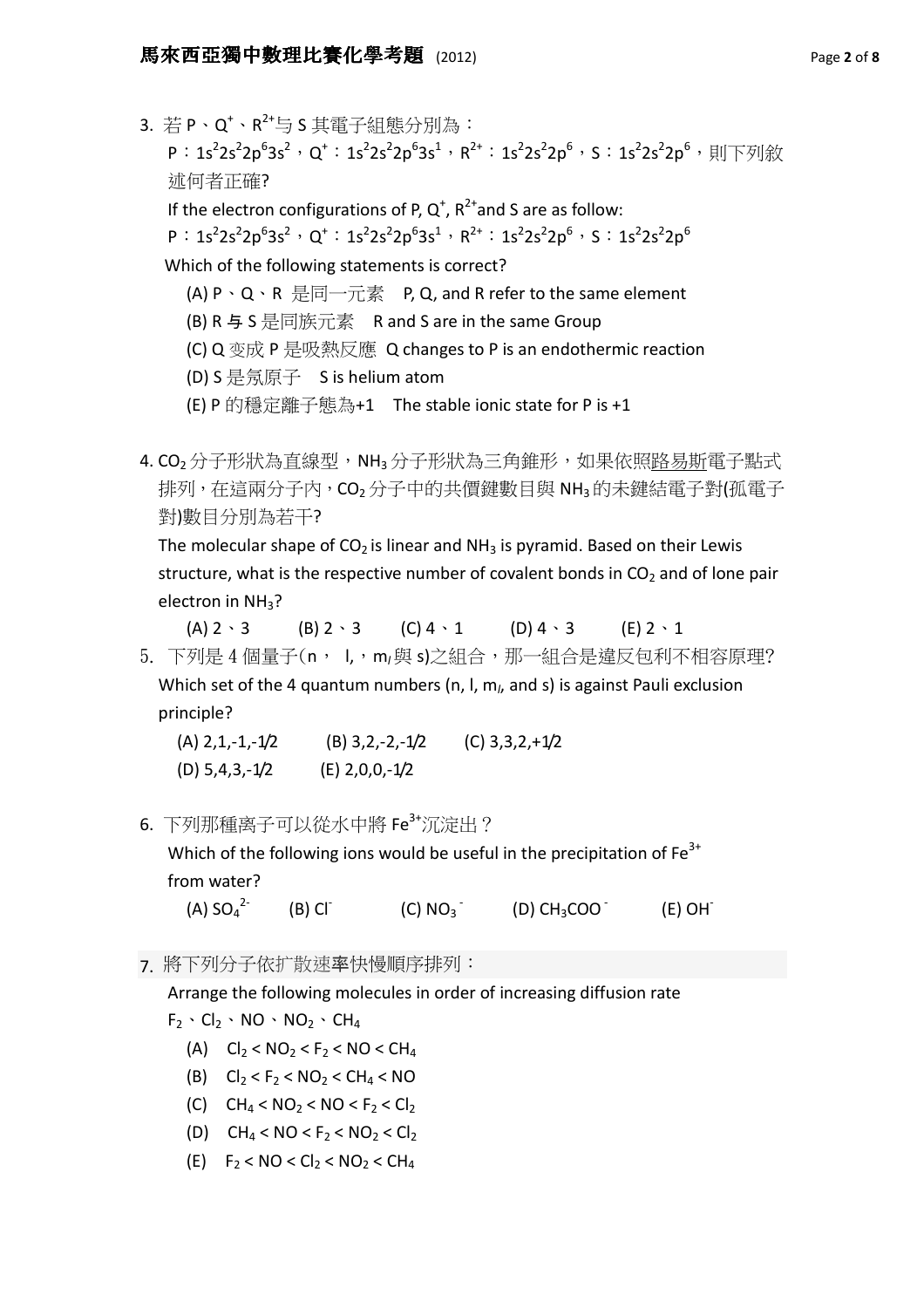8. 可逆反应  $P_{(g)} \rightleftharpoons Q_{(?)} + R_{(?)}$ , 正反应是吸热反应.

隨著溫度升高,氣體平均分子量有變小趨勢,則下列判斷那個是正確的? For the reversible reaction,  $P_{(g)} \equiv Q_{(2)} + R_{(2)}$ , the forward reaction is endothermic. With the increase of temperature, the average molecular weight of the gases decreases. Which of the following statement is correct?

- (A) Q 和 R 可能都是氣體 Both Q and R may be gases.
- (B) Q 和 R 一定都是氣體 Both Q and R must be gases.
- (C) R 的產率與溫度無關

The yield of C has nothing to do with the temperature

- (D) Q 和 R 可能都是固體 Both Q and R may be solids
- (E) 隨著溫度升高, K<sub>n</sub> 值會變小

With the increase of temperature,  $K_p$  decreases.

9. 下列的那一项可产生氢气?

Which of the following can produce hydrogen gas?

- (I) 水蒸气通过铁丝 Passing steam over hot iron wire
- (II) HCl 稀水溶液的电解 Electrolysis of aqueous dilute HCl solution.
- (III) 钠与乙醇的反应 Reacting sodium with ethanol.
- (IV) 水与甲烷的反应 Reaction of water and methane.

(A) I,II,III (B) I, III (C) II,IV (D) IV (E) 其他的组合 None of the above.

10. 8 克的氧气存在一个关闭的瓶之中,瓶子的容量为 11.2 公升,当温度从 80°C 上升到 160℃ 的时候,下列那一项将会发生?

8 g oxygen was kept in a closed bottle with a volume of 11.2 L. When the temperature was increased from 80°C to 160°C, which of the following would happen?

- (I) 气压将增加 The gas pressure would increase.
- (II) 氧气质量将增加 The mass of oxygen would increase.
- (III) 氧气分子活动的能量将增加 The kinetic energy of gas molecule would increase.
- (IV) 氧气容量将增加到 22.4 公升 The gas volume would increase to 22.4 L.
- (A) I,II,III (B) I, III (C) II,IV (D) IV (E) 其他的组合 None of the above.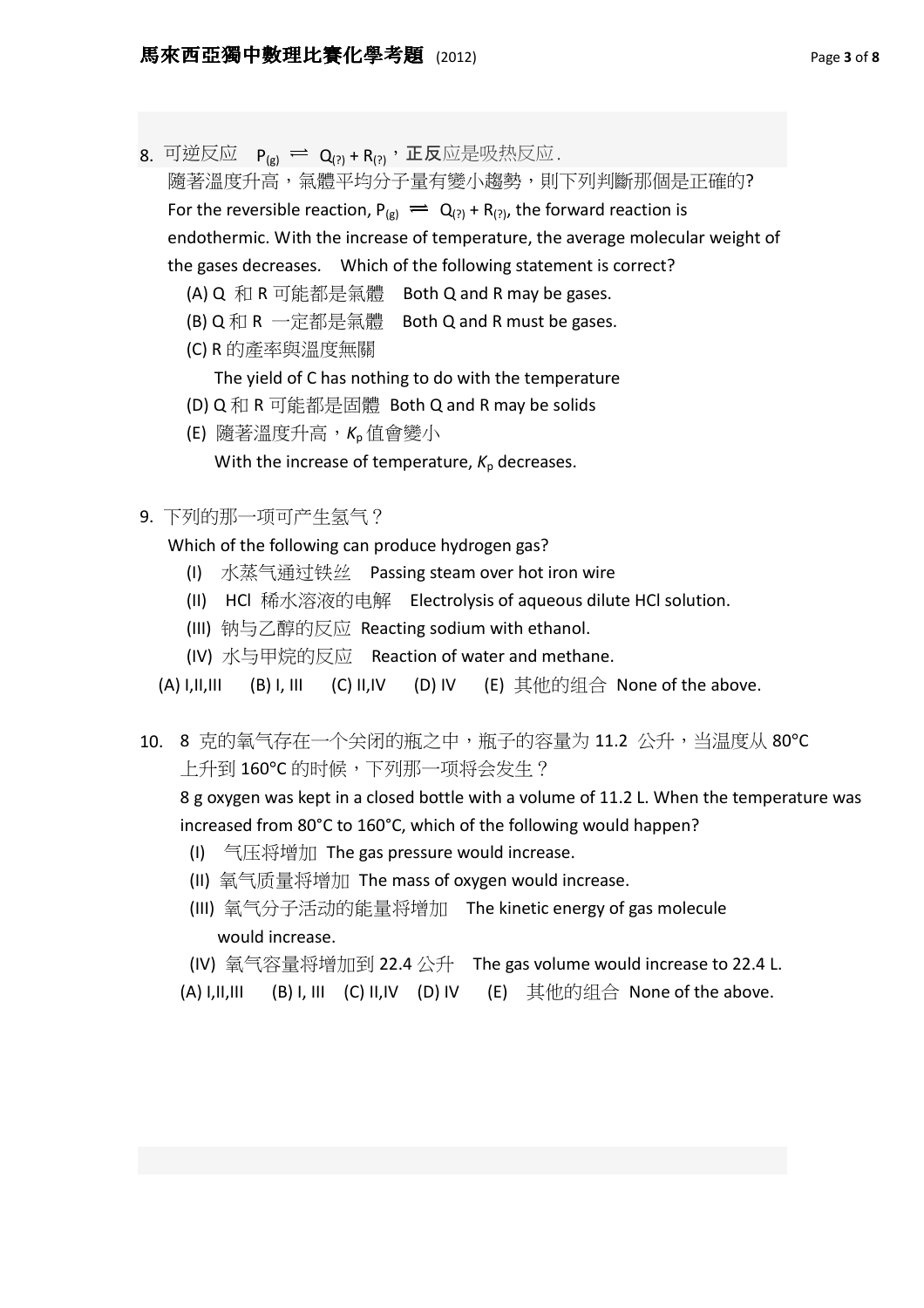- 11. 关于重量百分率浓度皆為 1%的四種水溶液, (i) NaCl (ii) Na<sub>2</sub>SO<sub>4</sub> (iii)  $C_2H_5OH$  (iv)  $C_6H_{12}O_6$ , 下列敘述何者正確? Aqueous solutions of (i) Nacl (ii) Na<sub>2</sub>SO<sub>4</sub> (iii) C<sub>2</sub>H<sub>5</sub>OH (iv) C<sub>6</sub>H<sub>12</sub>O<sub>6</sub> have the concentration of 1 wt%. Which of the following statements is correct? (A) C<sub>2</sub>H<sub>5</sub>OH 的凡特荷夫因子 = 2 The van't Hoff factor of C<sub>2</sub>H<sub>5</sub>OH is 2. (B) 溶液 (i) 的重量莫耳浓度最大 Solution (i) has the largest molality. (C) 凝固點之高低順序為 : (iv) > (ii) > (iii) > (i). The order of freezing point is  $(iv) > (ii) > (iii) > (i)$ . (D) 沸點之高低順序為 : (i) > (ii) > (iii) > (iv)
	- The order of boiling point is  $(i)$  >  $(ii)$  >  $(iii)$  >  $(iv)$
	- (E) 以上都不对 None of the above
- 12. Cr(OH)<sub>3</sub> (s)  $\implies$  Cr<sup>3+</sup> (aq) + 3 OH<sup>-</sup> (aq) Cr(OH)<sup>3</sup> 的溶度积的表达公式应该是…

The expression for the solubility product for  $Cr(OH)_3$  is...

(A) 
$$
K_{sp} = [Cr^{3+}][OH]/[Cr(OH)_3]
$$
  
\n(B)  $K_{sp} = 3 [Cr^{3+}][OH]$   
\n(C)  $K_{sp} = [OH]^3/[Cr^{3+}]$   
\n(E)  $K_{sp} = [Cr(OH)_3]/[Cr^{3+}][OH]^3$ 

13. 关于溶液浓度的敘述, 何者正確?

Which of the following statements on solution concentration is correct?

- (A) 取 18 M 浓硫酸水溶液 100 毫升與 500 毫升的純水混合後,浓度變為 3 M After adding 500 mL of pure water to 100 mL of 18  $M$  H<sub>2</sub>SO<sub>4</sub>. the final concentration is 3M
- (B) 取 25 克 CuSO<sub>4</sub> · 5H<sub>2</sub>O 晶體溶於 100 克水中, 其重量莫耳浓度為 1 m After dissolving 25 g of CuSO<sub>4</sub>  $\cdot$  5H<sub>2</sub>O crystals in 100 g of water, the final molal concentration is 1 m
- (C) 取 50 % NaOH(aq) 40 克與 10 % NaOH(aq) 60 克混合後,浓度變為 30 % Mixing 40 g of 50 % NaOH $_{(aq)}$  with 60 g of 10 % NaOH $_{(aq)}$  results in final concentration of 30%
- (D) 某汞汙泥的含汞量為 402 ppm,相當於重量百分率浓度為 4.02 x 10<sup>-2</sup> The mercury content of a solid waste is 402 ppm, which is equivalent to  $4.02 \times 10^{-2}$  wt%
	- (E)取 90 克葡萄糖溶於 410 克水中,其重量莫耳浓度為 1 m Dissolve 90 g of glucose in 410 g of water and the molal concentration is 1 m.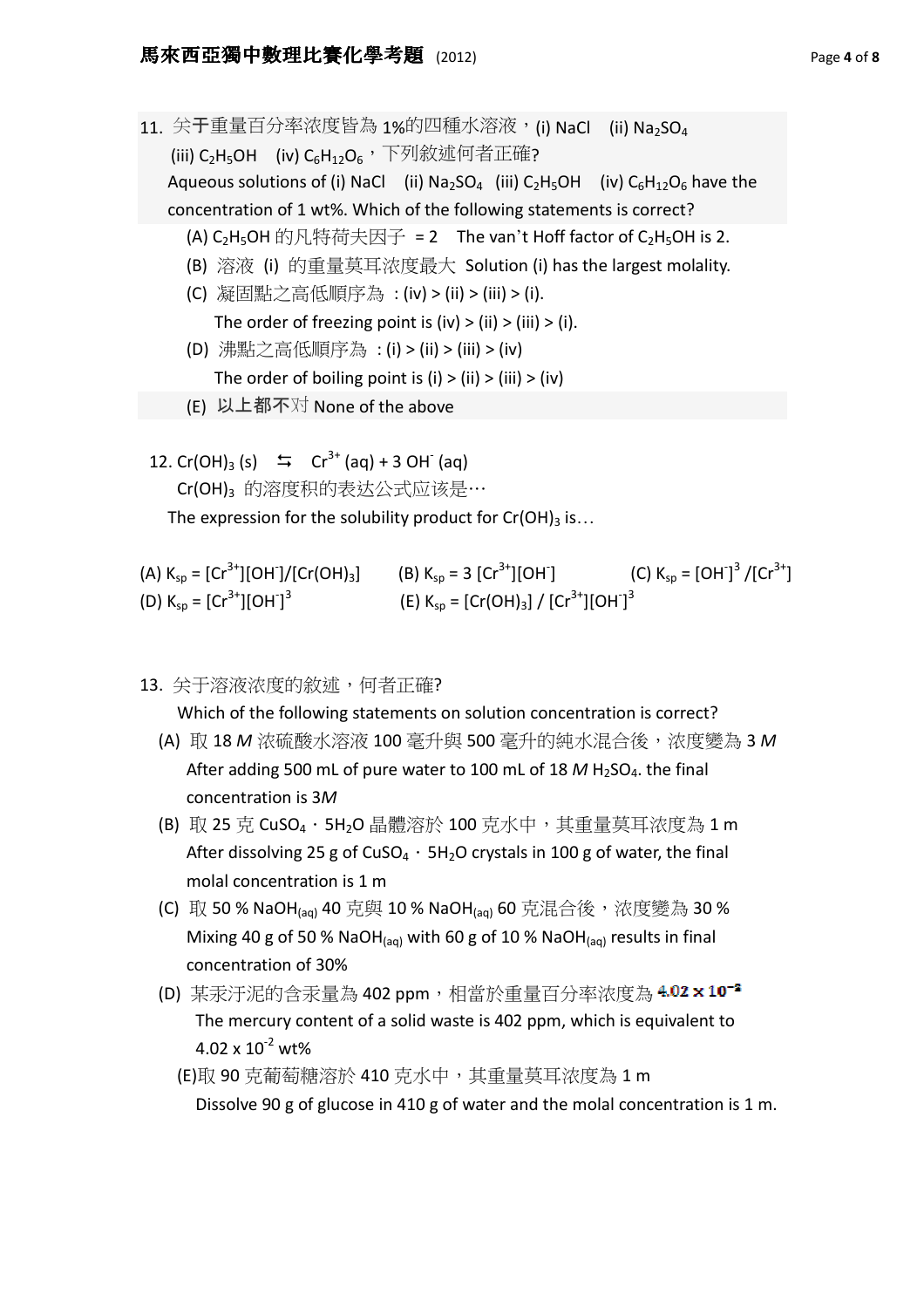## 馬來西亞獨中數理比賽化學考題 (2012) Page 5 of 8

- 14. 下列各化合物分別与水混合後,其溶液何者為碱性? Which of the following aqueous solution is alkaline? (A)  $(CH_3)$ <sub>2</sub>SiCl<sub>2</sub> (B) NH<sub>4</sub>Cl (C) NaHCO<sub>3</sub> (D) CH<sub>3</sub>COCl  $(E) Bi(OH)<sub>2</sub>NO<sub>3</sub>$
- 15. 某一元弱酸 HA 之溶液 100 毫升, 以 0.50M 氫氧化鈉 溶液滴定後得滴定曲線如圖所示, 則弱酸 HA 之浓度 為何? Using 0.50 M NaOH solution to titrate 100 mL of a monoprotic weak acid (HA) solution, the titration curve is as shown on the right. What is the initial concentration of the weak acid? (A)  $0.05 M$  (B)  $0.10 M$  (C)  $0.12 M$  $(D) 0.15 M$  (E) 0.20 M



16. 接上一題,該弱酸的解离常数 Ka 值為何?

 As illustrated in the previous question (question #15), what is the dissociation constant, Ka, for the monoprotic weak acid (HA)?

| (A) $8 \times 10^{-5}$ | (B) $8 \times 10^{-6}$ | (C) $8 \times 10^{-7}$ |
|------------------------|------------------------|------------------------|
| (D) $7 \times 10^{-6}$ | (E) $7 \times 10^{-5}$ |                        |

17. 在标准状态 (STP)下有一反应 2A → C+D, 其 A 浓度與時間的關係如下表所 示,則此反应的速率常数数值約為多少?

For the reaction of  $2A \rightarrow C+D$ , under STP conditions, the concentrations of A at various time are as shown in the following table. What is the rate constant (k) for this reaction?

|  | (A) 0.003 | (B) 0.0693 | (C) 0.089 |
|--|-----------|------------|-----------|
|--|-----------|------------|-----------|

(D) 0.693 (E) 0.139

|                               |    | 表 (Table) |       |      |  |  |  |  |  |
|-------------------------------|----|-----------|-------|------|--|--|--|--|--|
| 時間<br>$(\nexists y)$ Time (S) |    | ͻ         | 10    | 15   |  |  |  |  |  |
| AI/<br>(M)                    | 10 |           | د . ے | 1.25 |  |  |  |  |  |

18.下列反应皆為吸熱反应,何者之∆H 值最大?

Following reactions all are endothermic. Which one has the largest ∆H value?

(A)  $F_{2(g)} \rightarrow 2F_{(g)}$  (B) Cl<sub>2(g)</sub>  $\rightarrow$  2Cl<sub>(g)</sub> (C) N<sub>2(g)</sub>  $\rightarrow$  2N<sub>(g)</sub> (D)  $O_{2(g)} \rightarrow 2O_{(g)}$  (E)  $H_{2(g)} \rightarrow 2H_{(g)}$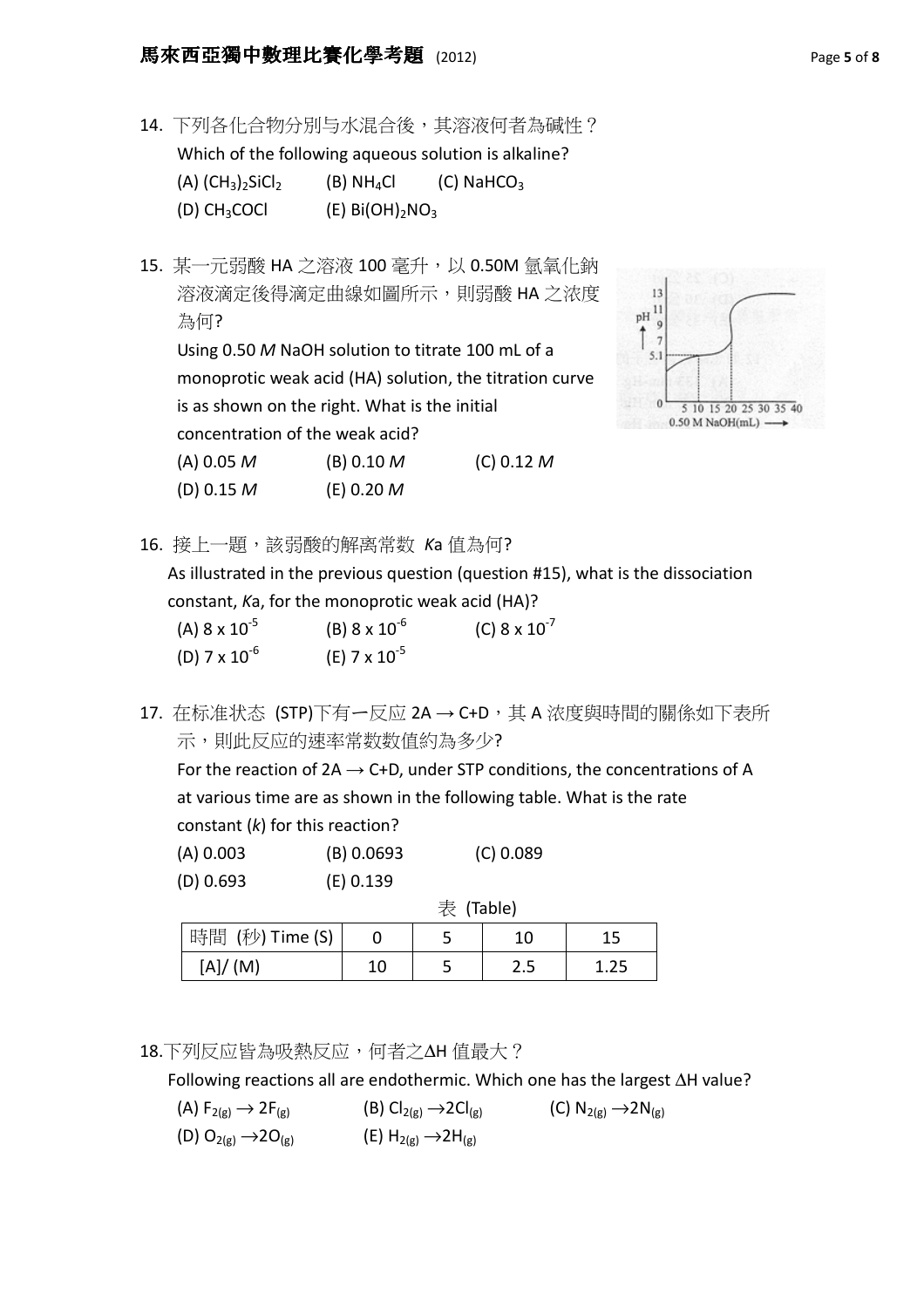19. 下列何者不是氧化還原反应?

Which of the following is not a redox reaction?

- (A)  $3KClO \rightarrow 2KCl + KClO<sub>3</sub>$
- (B)  $2KI + H_2O_2 + H_2SO_4 \rightarrow K_2SO_4 + I_2 + 2H_2O$
- (C)  $CUSO_4 + 4NH_3 \rightarrow [Cu(NH_3)_4]SO_4$
- (D)  $CIO_3 + 3SO_3^2 \rightarrow Cl + 3SO_4^2$ 
	- (E)  $3HNO<sub>2</sub> \rightarrow HNO<sub>3</sub> + 2NO + H<sub>2</sub>O$
- 20. 关于電解氯化銅(II)溶液,下列敘述何者是错误的?

Which of the following statements is wrong regarding the electrolysis of CuCl<sub>2</sub> solution?

 $(A)$  Cu<sup>2+</sup> 與 H<sup>+</sup>向陰極移動

 $Cu<sup>2+</sup>$  and H<sup>+</sup> move to cathode

- (B) Cl- 與 OH-向陽極移動 Cl and OH move to anode
	- (C) 在陽極之主要反应產物是 O2(g) The major product at anode is  $O_2(g)$
	- (D) 在陰極之主要反应產物是 Cu(s) The major product at cathode is Cu(s)
	- (E) 以上皆錯 None of the above.
- 21. 关于下列氧化还原反应方程式之敘述何者是正確的?

For redox reaction below, which of the following statements is correct?

 $KMnO_4 + HCl \rightarrow KCl + MnCl_2 + Cl_2 + H_2O$ 

(A) 反应之平衡係數為 2, 16, 2, 2, 5, 8

The stoichiometric coefficients to balance the equation are 2, 16, 2, 2, 5, 8

- (B)  $\mathsf{MnO_4}^{-1}$ 是氧化劑  $\mathsf{MnO_4}^{-1}$  is an oxidant.
	- (C)  $Cl^{-1}$  被還原成  $Cl_2$   $Cl^{-1}$  is reduced to  $Cl_2$
- (D)  $\,$  MnO $_4^{-1}$  放出 5 個電子  $\,$  MnO $_4^{-1}$  releases 5 electrons
	- (E) 還原半反应式為  $Cl_2$  → 2Cl<sup>-1</sup> + 2e<sup>-1</sup>

The half reduction reaction is  $Cl_2 \rightarrow 2Cl^{-1} + 2e^{-1}$ .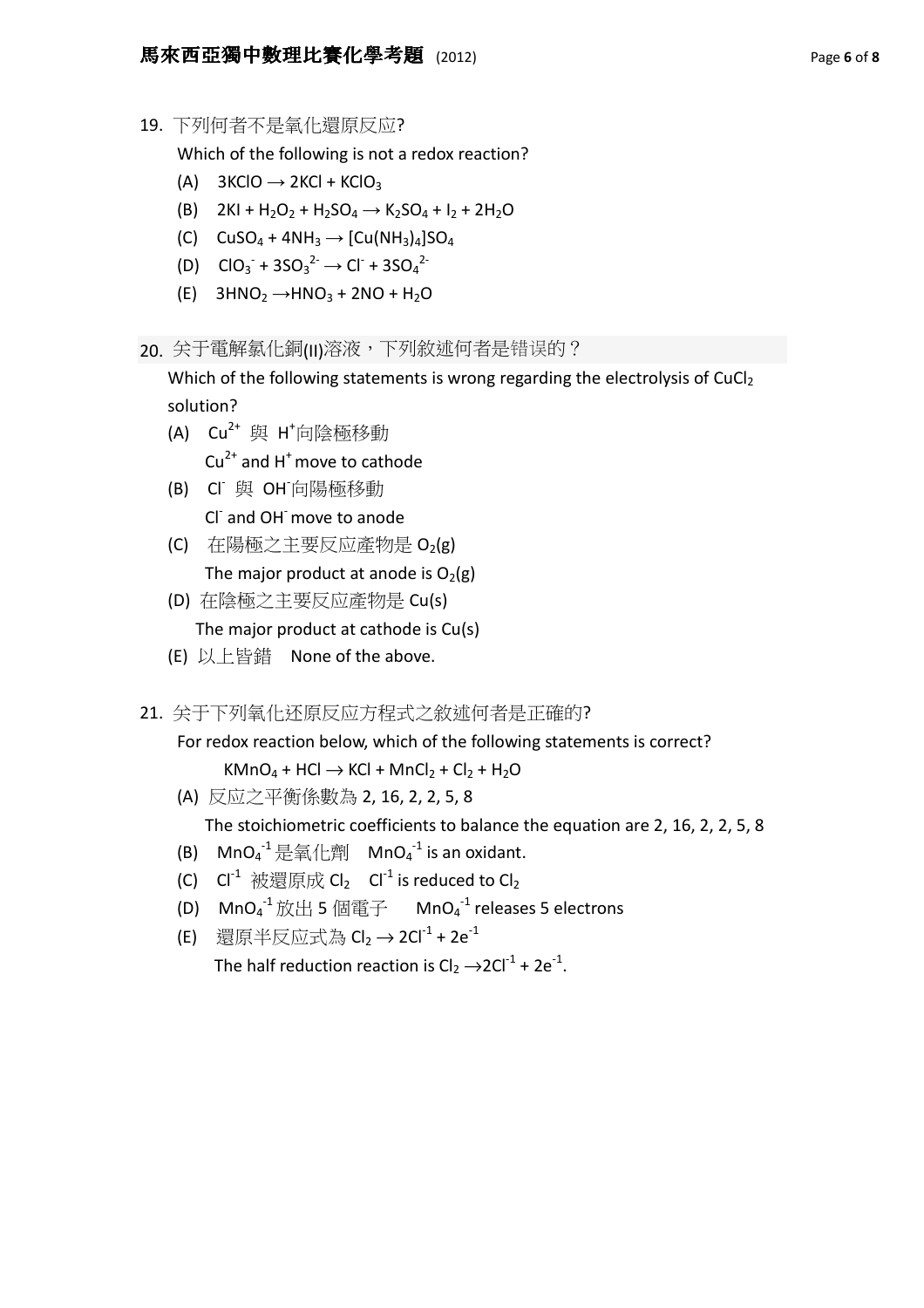22. 下列各組物質的关系,何者正確?

 Which of the description about the relationship of each group of matters is correct?

 $(A)$   $O_2 \cdot O_3$  : 倍比定律.

 $O<sub>2</sub>$  and  $O<sub>3</sub>$  illustrate the law of definite proportion

- (B) 1-戊烯、2-戊烯:幾何異構物 1-pentene and 2-pentene are geometrical isomerism
- (C) 澱粉、纖維素:同分異構物 Starch and cellulose are structural isomerism
- (D) 苯、甲苯:芳香族化合物 Benzene and toluene are aromatic compounds
- (E)  $\frac{14}{6}$ C 、 $\frac{14}{7}$ N : 同位素  $\frac{14}{6}$ C and  $\frac{14}{7}$ N are isotopes.

23. 欲分辨下列各組物質,所用的方法何者错误?

 To differentiate the following pairs of compounds, which of the method is wrong?

(A) 1-丁炔與 2-丁炔,可以用氯化亞銅氨水溶液辨別

1-Butyne and 2-butyne can be differentiated by using CuCl/NH $_3$  solution.

- (B) 乙苯與正丙苯,可以用酸性過錳酸鉀水溶液辨別 Ethyl benzene and n-propyl benzene can be differentiated by using acidic KMnO4 solution.
- (C) 乙烯與乙烷,可以用溴的四氯化碳溶液辨別

Ethylene and ethane can be differentiated by using  $Br<sub>2</sub>/CCl<sub>4</sub>$  solution

(D) 乙烯與乙炔,可以用硝酸銀的氨水溶液辨別

Ethylene and acetylene can be differentiated by using  $AgNO<sub>3</sub>/NH<sub>3</sub>$  solution

(E) 乙烯與苯,可以用過錳酸鉀水溶液辨別

Ethylene and benzene can be differentiated by using  $KMnO<sub>4</sub>$  solution

24. 生物中的蛋白質最小單位為 α-氨基酸(α-amino acid),下列何者是 α-氨基酸? α-Amino acid is the smallest component of protein. Which of the following structures is one type of  $\alpha$ -amino acids?

(A)  $NH<sub>2</sub>COCO<sub>2</sub>H$  (B)  $NH<sub>2</sub>CO<sub>2</sub>CH<sub>3</sub>$  (C)  $NH<sub>2</sub>CH(CH<sub>3</sub>)CO<sub>2</sub>H$ 

(D) CH<sub>3</sub>NH(CH<sub>3</sub>)CO<sub>2</sub>H (E) NH<sub>2</sub>CH<sub>2</sub>CH<sub>2</sub>CO<sub>2</sub>H